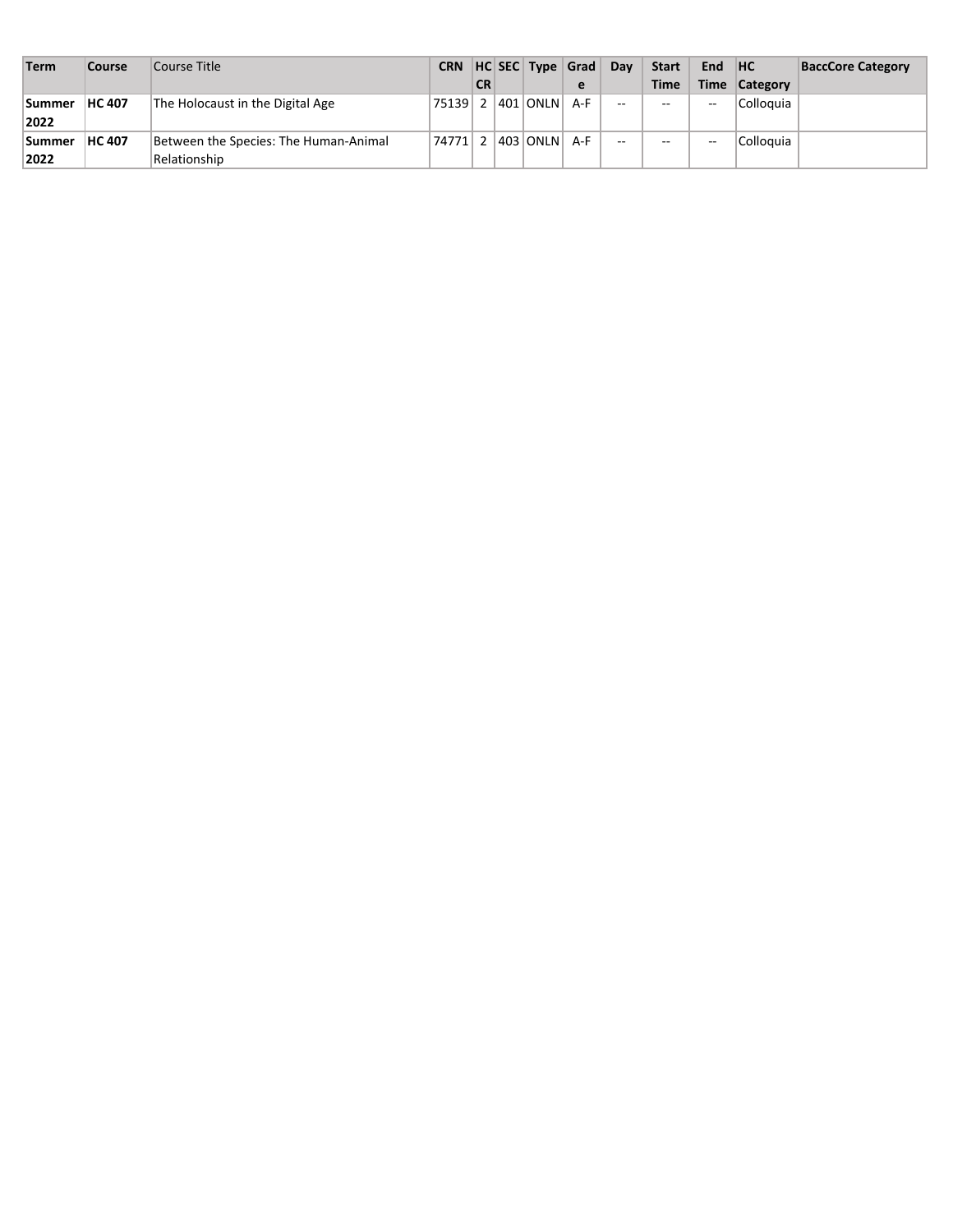| Term                    | Course | Course Title                          |                      |           | CRN HC SEC Type Grad |   | Day           | <b>Start</b> | End         | <b>HC</b>       | <b>BaccCore Category</b> |
|-------------------------|--------|---------------------------------------|----------------------|-----------|----------------------|---|---------------|--------------|-------------|-----------------|--------------------------|
|                         |        |                                       |                      | <b>CR</b> |                      | е |               | <b>Time</b>  | <b>Time</b> | <b>Category</b> |                          |
| <b>Fall 2022 HC 407</b> |        | Between the Species: The Human-Animal | 20070 2 401 ONLN A-F |           |                      |   | $\sim$ $\sim$ | $-1$         | $\sim$ $-$  | Colloguia       |                          |
|                         |        | Relationship                          |                      |           |                      |   |               |              |             |                 |                          |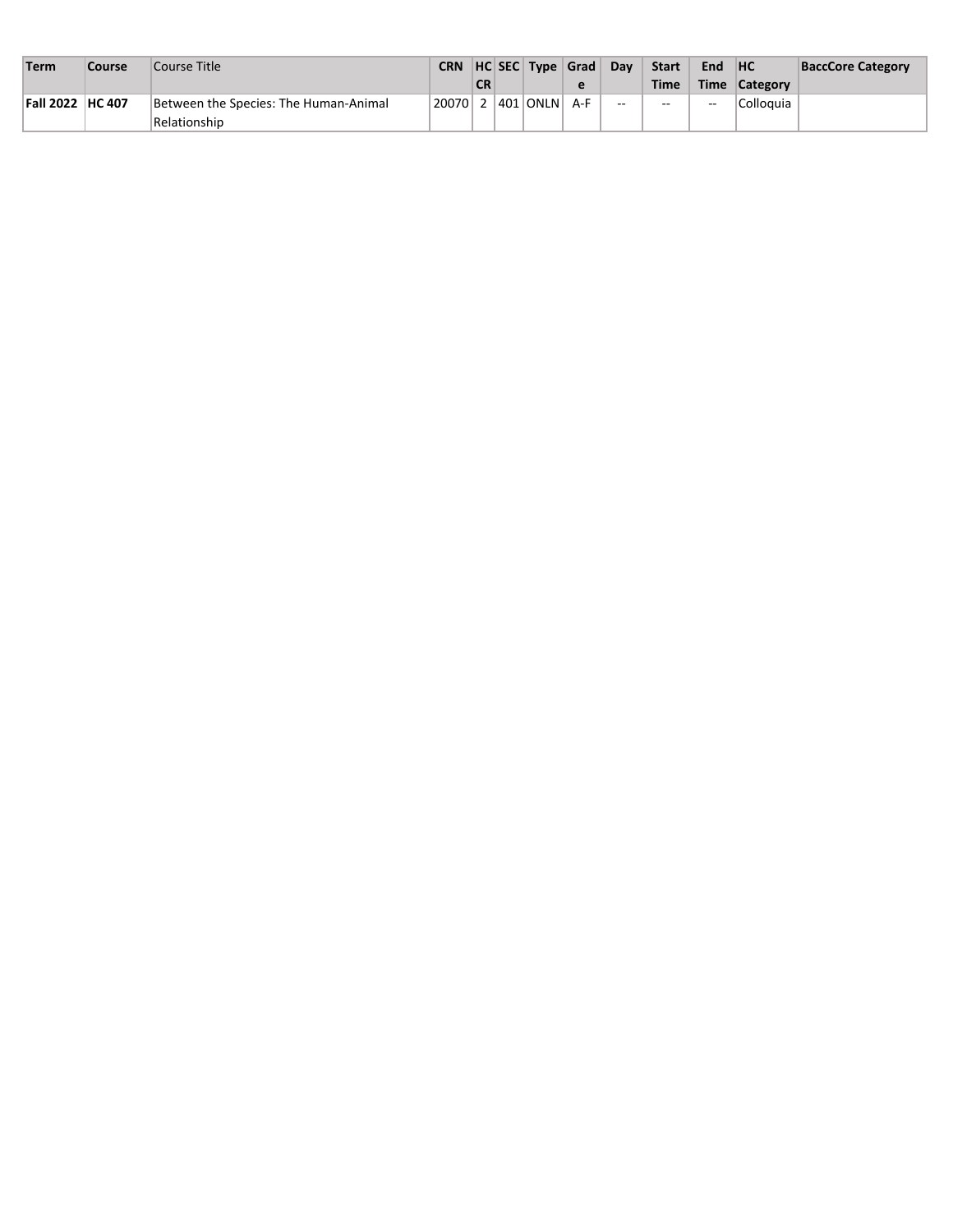| <b>Term</b> | Course        | Course Title                           | <b>CRN</b> |                |     | HC SEC Type Grad |     | Day   | <b>Start</b> | <b>End</b>  | <b>HC</b>     | <b>BaccCore Category</b> |
|-------------|---------------|----------------------------------------|------------|----------------|-----|------------------|-----|-------|--------------|-------------|---------------|--------------------------|
|             |               |                                        |            | <b>CR</b>      |     |                  | e   |       | <b>Time</b>  | <b>Time</b> | Category      |                          |
| Winter      | <b>HC 407</b> | The Holocaust in the Digital Age       |            | 2 <sup>1</sup> |     | 400 ONLN         | A-F | --    | --           | $-$         | Colloquia     |                          |
| 2023        |               |                                        |            |                |     |                  |     |       |              |             |               |                          |
| Winter      | <b>HC 407</b> | Murder, Mayhem, and Makeup: Lady       |            | 2 <sup>1</sup> | 401 | ONLN P/N         |     | $- -$ | --           | $- -$       | Colloquia     |                          |
| 2023        |               | Detectives on Page and Screen          |            |                |     |                  |     |       |              |             |               |                          |
| Winter      | <b>HC 407</b> | The World Inside: Society and Emotions |            | 2 <sup>1</sup> |     | 403 ONLN A-F     |     | $-$   | --           | $- -$       | Colloquia     |                          |
| 2023        |               |                                        |            |                |     |                  |     |       |              |             |               |                          |
| Winter      | <b>HC 408</b> | Thesis Stage 2: Explore & Build        |            |                |     | $400$ ONLN $P/N$ |     | $- -$ | $- -$        | $-$         | <b>Thesis</b> |                          |
| 2023        |               |                                        |            |                |     |                  |     |       |              |             |               |                          |